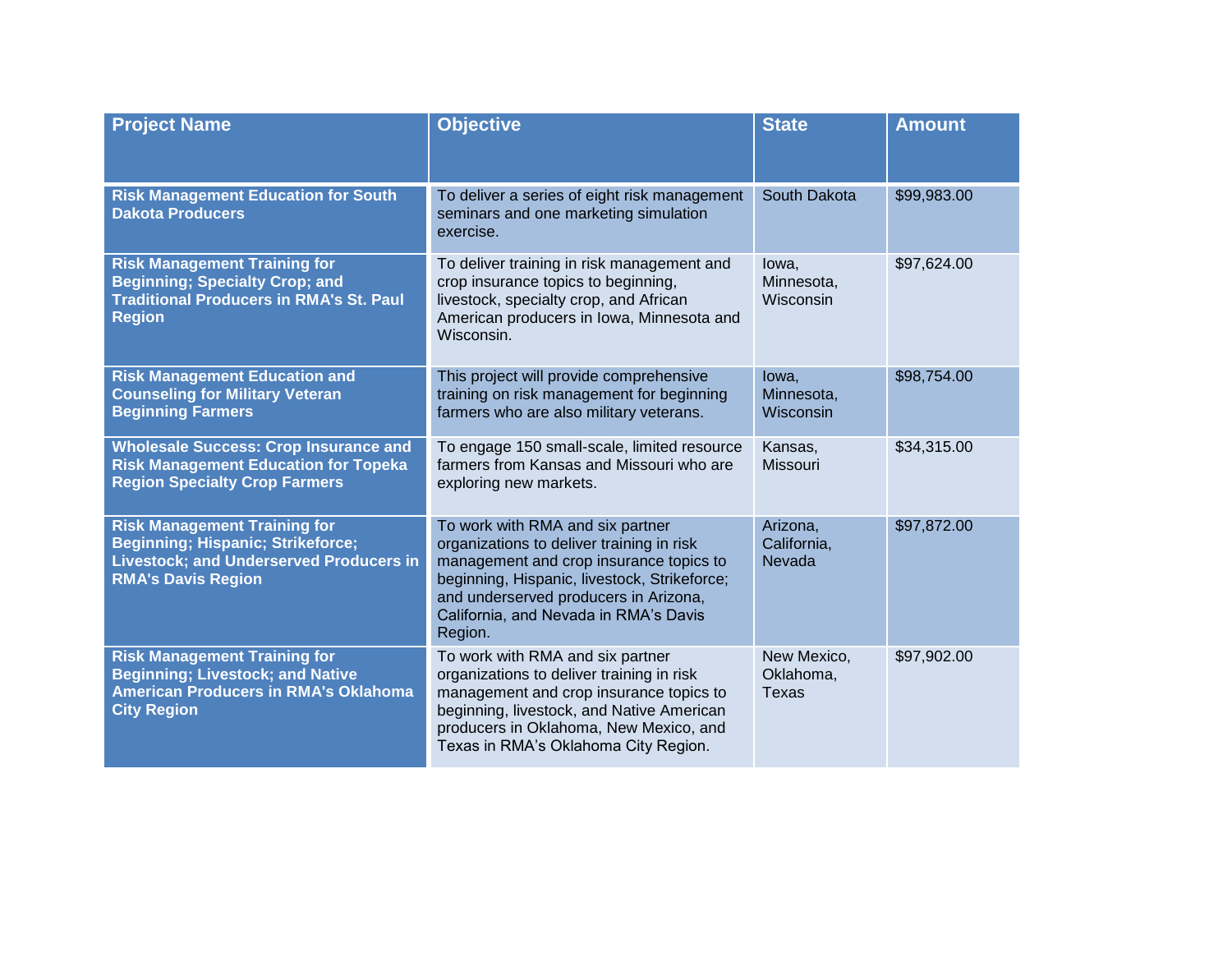| <b>Project Name</b>                                                                                                                            | <b>Objective</b>                                                                                                                                                                                                                                                                                                                    | <b>State</b>                | <b>Amount</b> |
|------------------------------------------------------------------------------------------------------------------------------------------------|-------------------------------------------------------------------------------------------------------------------------------------------------------------------------------------------------------------------------------------------------------------------------------------------------------------------------------------|-----------------------------|---------------|
| <b>Tools and Trainings to Mitigate On-Farm</b><br><b>Risk for Organic and Sustainable</b><br><b>Producers in New York State</b>                | To provide organic and sustainable<br>producers in New York State with risk-<br>management resources and tools for making<br>sound on-farm management decisions in<br>order to reduce risk and increase success in<br>all aspects of their farm businesses.                                                                         | <b>New York</b>             | \$95,561.00   |
| <b>Risk Management Solutions for Farm</b><br><b>Women: Annie's Project</b>                                                                     | To empower farm women to be better farm<br>business partners through networks and by<br>managing and organizing critical<br>information.                                                                                                                                                                                            | lowa                        | \$98,959.00   |
| <b>Reducing Risk for Organic Vegetable</b><br><b>Farm Start-up</b>                                                                             | To assist new organic vegetable producers<br>to identify and manage production, financial<br>and human risk.                                                                                                                                                                                                                        | Pennsylvania                | \$40,565.00   |
| <b>Risk Management Education Programs</b><br>for Small Farms and Other Specialty<br><b>Crop Producers</b>                                      | Will focus on reaching underserved<br>audiences of priority commodities in Utah<br>and Arizona, primarily women and limited<br>resource farmers with targeted workshops<br>on taxation issues for Tribal audiences (tax<br>issues limit their eligibility and access to<br>USDA programs, including crop insurance<br>programs.)    | Arizona, Utah               | \$99,828.00   |
| <b>Building Partnerships for Risk</b><br><b>Management with Underserved Farmers</b><br>and Farm Workers in the Paso del Norte<br><b>Region</b> | The project works with four farmer groups,<br>an average of 40 members each, in Paso<br>del Norte communities along the New<br>Mexico/Texas border. Ensures that<br>producers will be better able to use financial<br>management, crop insurance, marketing<br>contracts, and other existing and emerging<br>risk management tools. | New Mexico,<br><b>Texas</b> | \$99,840.00   |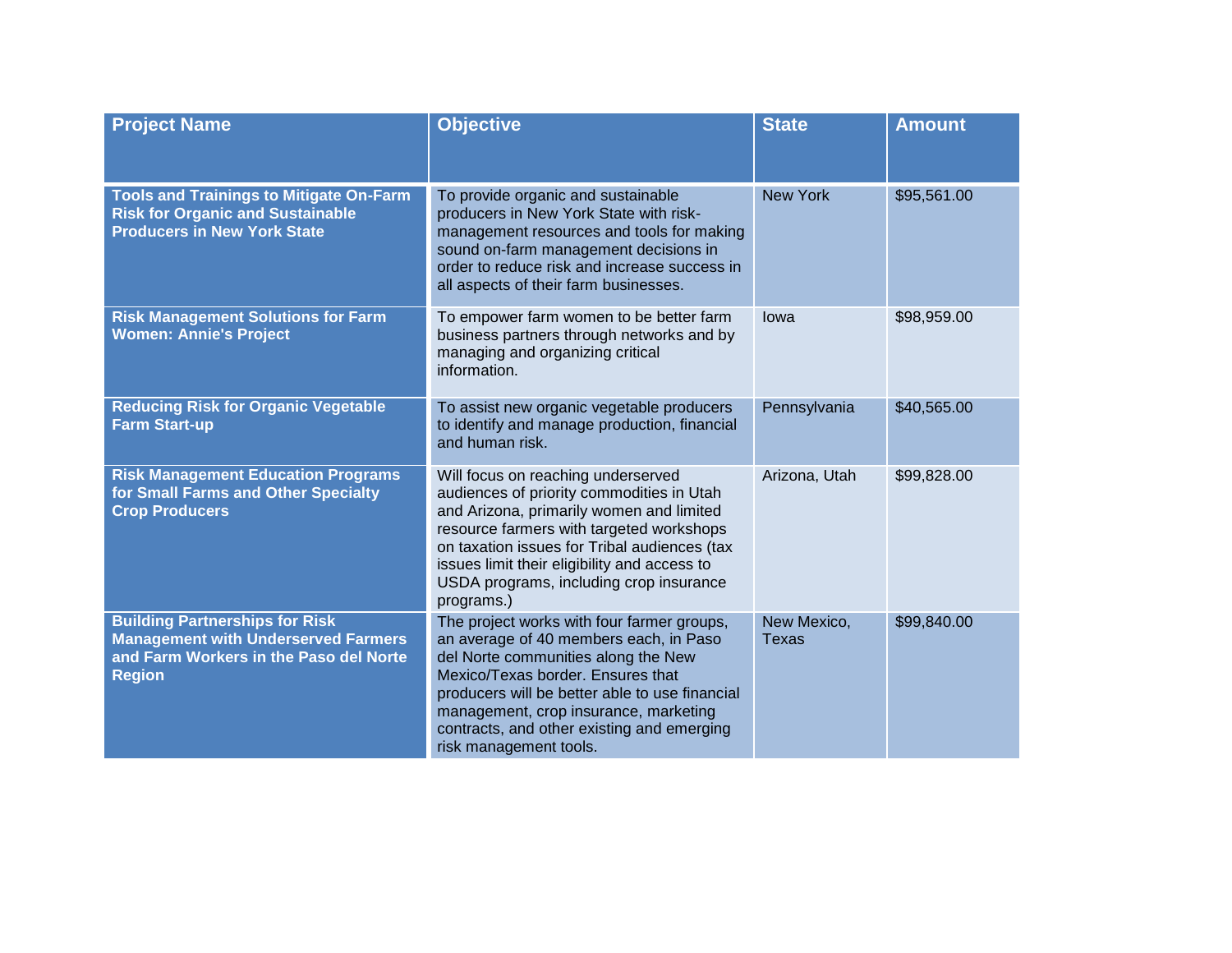| <b>Project Name</b>                                                                                                                                                                      | <b>Objective</b>                                                                                                                                                                                                                                             | <b>State</b>                                                                | <b>Amount</b> |
|------------------------------------------------------------------------------------------------------------------------------------------------------------------------------------------|--------------------------------------------------------------------------------------------------------------------------------------------------------------------------------------------------------------------------------------------------------------|-----------------------------------------------------------------------------|---------------|
| Mitigating risk for livestock producers in<br>the St. Paul; Minnesota RMA Region<br>through education on costs of<br>production; market fundamentals and<br>marketing strategies         | To provide live training to livestock<br>producers in the St. Paul, MN RMA<br>Region to better position them to manage<br>risk and improve economic viability.                                                                                               | lowa,<br>Minnesota,<br>Wisconsin                                            | \$99,861.00   |
| <b>Risk Management Training for</b><br><b>Beginning; Livestock; Traditional;</b><br><b>Strikeforce; and Women Producers in</b><br><b>RMA's Topeka Region</b>                             | To work with RMA and six partner<br>organizations to deliver training in risk<br>management and crop insurance topics to<br>beginning, livestock, Strikeforce; and women<br>producers in Colorado, Kansas, Missouri,<br>and Nebraska in RMA's Topeka Region. | Colorado,<br>Nebraska,<br>Kansas,<br><b>Missouri</b>                        | \$97,821.00   |
| <b>Wholesale Success: Crop Insurance and</b><br><b>Risk Management Education for Raleigh</b><br><b>Region Specialty Crop Farmers</b>                                                     | To work with partners to engage small-<br>scale, limited resource farmers from PA, VA,<br>MA, MD, NC and WV who are exploring new<br>markets.                                                                                                                | North Carolina,<br>Virginia,<br>Pennsylvania,<br>Maryland,<br>Massachusetts | \$96,527.00   |
| 2013-14 Risk Management Education for<br><b>Women and Strikeforce Producers in AK;</b><br>ID; and OR and Livestock Producers in ID<br>and OR of the Spokane RO                           | To promote sustained profitability for<br>agricultural producers in Alaska (added to<br>StrikeForce initiative in 2013), Idaho and<br>Oregon through effective risk management<br>decision making.                                                           | Idaho, Alaska,<br>Oregon                                                    | \$99,990.00   |
| <b>Financial and Production Risk</b><br><b>Management Training for Organic and</b><br><b>Specialty Crop Growers in Oregon and</b><br><b>Idaho</b>                                        | To deliver financial and production risk<br>management training for organic and<br>specialty crop producers in Oregon and<br>Idaho. The focus will be on a new microloan<br>program through Farm Service Agency and<br>organic pest management.              | Oregon, Idaho                                                               | \$20,498.00   |
| <b>Financial &amp; Labor Management;</b><br><b>Production; Food Safety &amp; Marketing</b><br><b>Educational Opportunities &amp; Resources</b><br>for Minnesota Specialty Crop Producers | To provide a variety of educational<br>opportunities in locations centrally located in<br>Minnesota, including a beginning grower<br>workshop for those interested in starting<br>commercial vegetable production.                                           | Minnesota                                                                   | \$99,460.00   |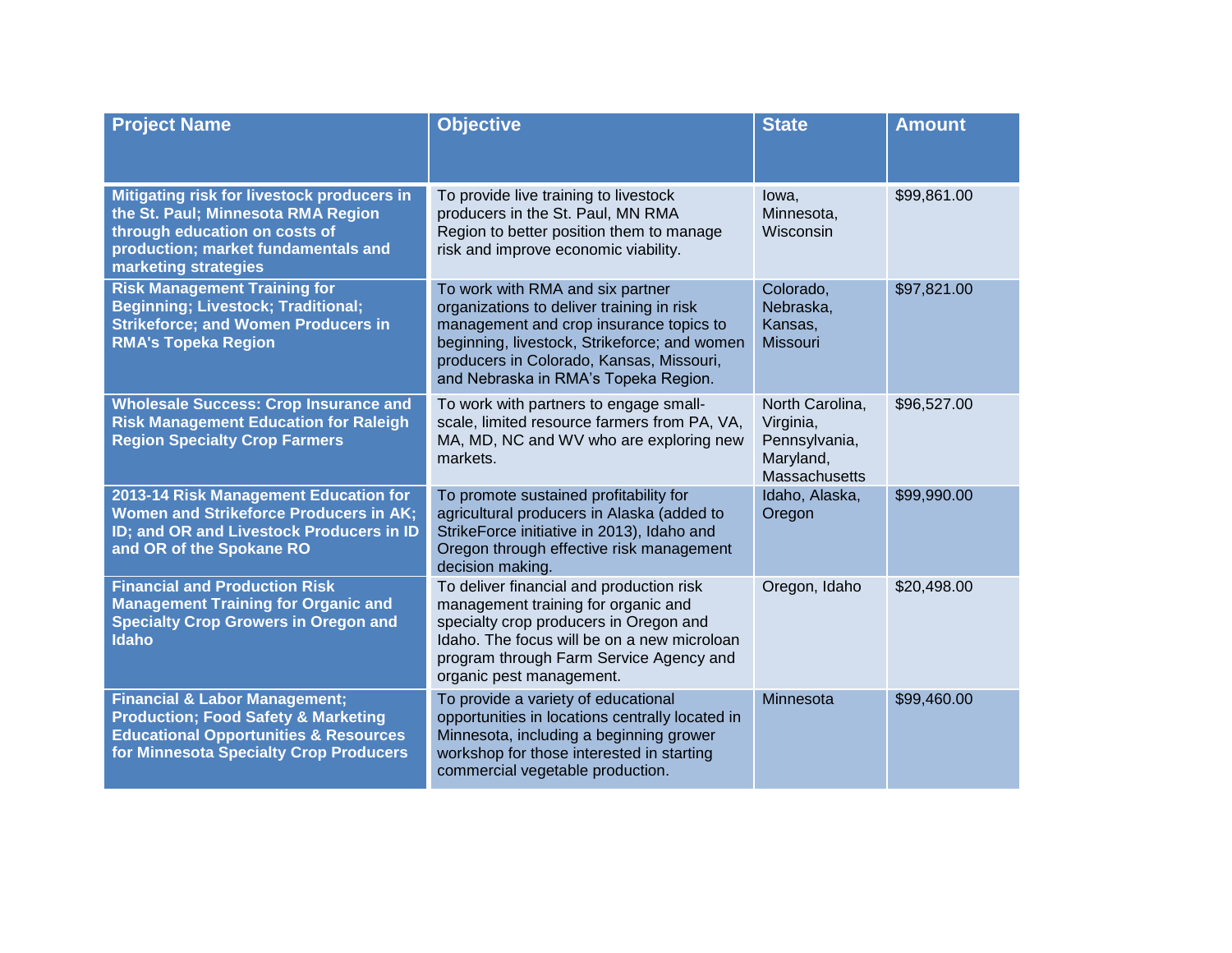| <b>Project Name</b>                                                                                                                                                                                                                                                                          | <b>Objective</b>                                                                                                                                                                                                                                                                                                  | <b>State</b>                                               | <b>Amount</b> |
|----------------------------------------------------------------------------------------------------------------------------------------------------------------------------------------------------------------------------------------------------------------------------------------------|-------------------------------------------------------------------------------------------------------------------------------------------------------------------------------------------------------------------------------------------------------------------------------------------------------------------|------------------------------------------------------------|---------------|
| <b>Crop Insurance Education and Risk</b><br><b>Management Training for Underserved</b><br><b>Producers and Ranchers of Priority</b><br><b>Commodities throughout Nebraska and</b><br><b>Strikeforce Area Logan County; Colorado</b><br>within the Designated Topeka; Kansas<br><b>Region</b> | Will provide legal, financial, production,<br>marketing, and human risk management<br>training as well as crop and livestock<br>insurance education to at least 900<br>underserved producers and ranchers of<br>priority commodities throughout Nebraska<br>and the StrikeForce area of Logan County,<br>Colorado | Colorado,<br>Nebraska                                      | \$63,587.00   |
| <b>Reducing Risks from the Adoption of</b><br><b>Cover Cropping Practice in Montana</b>                                                                                                                                                                                                      | To expand understanding of producers<br>about the multiple risks and benefits<br>associated with cover cropping practices.                                                                                                                                                                                        | Montana                                                    | \$71,594.00   |
| Raise the Best: Livestock Husbandry &<br>Handling for Today's Market with Dr.<br><b>Temple Grandin</b>                                                                                                                                                                                       | To educate livestock producers about<br>modern, science-based handling<br>procedures; our objective is helping<br>producers manage risk to improve their<br>economic viability.                                                                                                                                   | South Dakota                                               | \$99,792.00   |
| <b>2014 Grower Initiative Education Series</b>                                                                                                                                                                                                                                               | To put producers in a better position to<br>manage risk and improve their farm's<br>economic viability                                                                                                                                                                                                            | California                                                 | \$80,452.00   |
| <b>Risk Management Training for African</b><br><b>American; Beginning; Livestock;</b><br><b>Strikeforce; and Specialty Producers in</b><br><b>RMA's Jackson Region</b>                                                                                                                       | To work with RMA and ten partner<br>organizations to deliver training in risk<br>management and crop insurance topics to<br>African American, beginning, livestock,<br>Strikeforce and specialty crop producers in<br>Arkansas, Kentucky, Mississippi, and<br>Tennessee in RMA's Jackson Region                   | Arkansas,<br>Kentucky,<br>Mississippi,<br><b>Tennessee</b> | \$97,773.00   |
| <b>Managing Legal Risk on Direct to</b><br><b>Consumer Farms</b>                                                                                                                                                                                                                             | Will do a webinar on basic legal risk<br>education on employment law (emphasizing<br>volunteers and in-kind wages), buying land,<br>on-farm events, and value-added activities.                                                                                                                                   | lowa,<br>Minnesota,<br>Wisconsin                           | \$53,339.00   |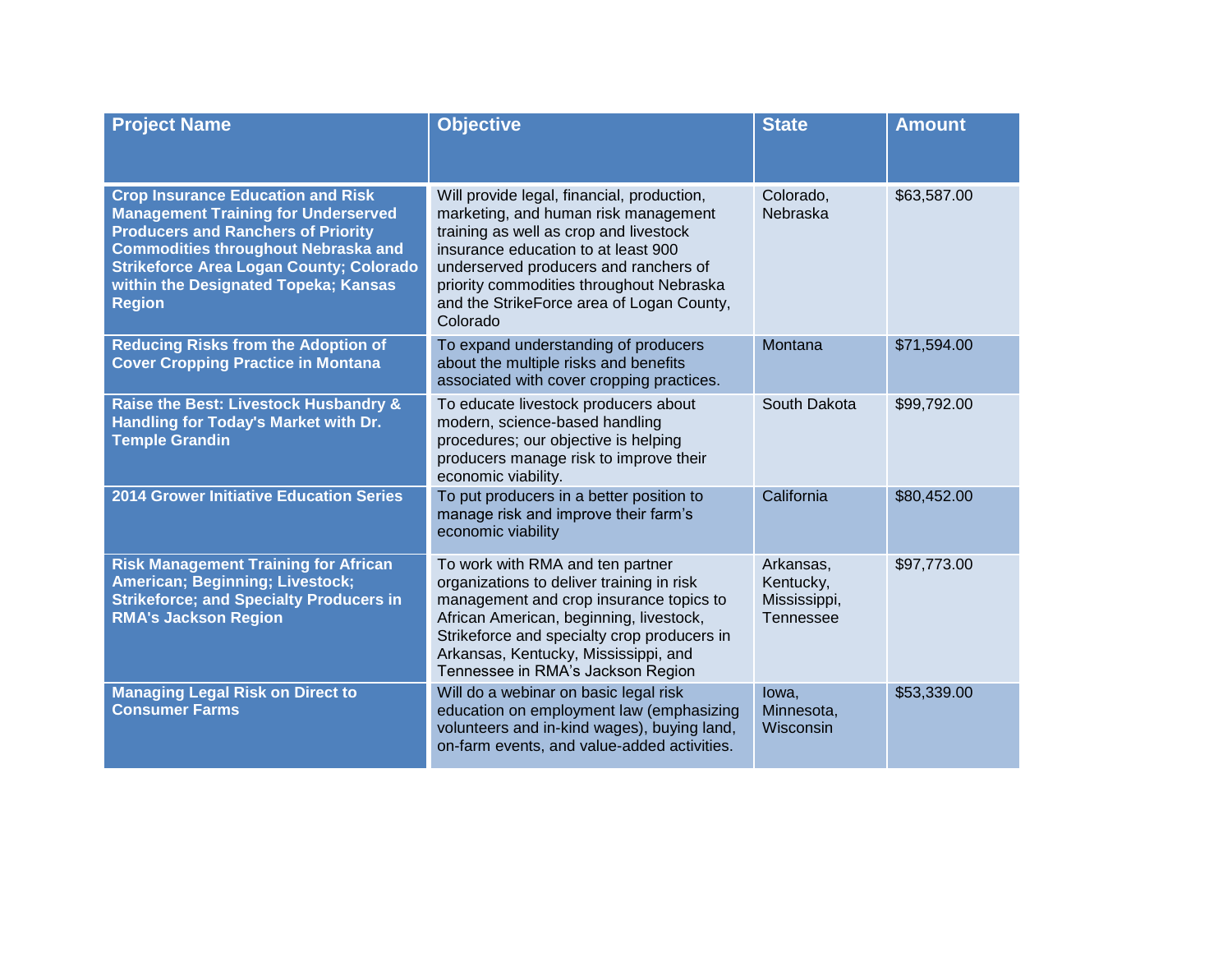| <b>Project Name</b>                                                                                                                                                        | <b>Objective</b>                                                                                                                                                                                                                                                                                                                        | <b>State</b>                                          | <b>Amount</b> |
|----------------------------------------------------------------------------------------------------------------------------------------------------------------------------|-----------------------------------------------------------------------------------------------------------------------------------------------------------------------------------------------------------------------------------------------------------------------------------------------------------------------------------------|-------------------------------------------------------|---------------|
| <b>Comprehensive Risk Management Tools</b><br>(PRF; LGM; LRP; and Horizon Point) for<br><b>Missouri Livestock Producers</b>                                                | To educate Missouri livestock and forage<br>producers on price and production risk<br>management tools that can assist in<br>increasing and stabilizing their income.                                                                                                                                                                   | Missouri                                              | \$97,706.00   |
| <b>Risk Management Training for</b><br><b>Beginning; Livestock; and Native</b><br><b>American Producers in RMA's Billings</b><br><b>Region</b>                             | To work with RMA and seven partner<br>organizations to deliver training in risk<br>management and crop insurance topics to<br>beginning, livestock, and Native American<br>producers in Montana, North Dakota, South<br>Dakota, and Wyoming in RMA's Billings<br>Region.                                                                | Montana, North<br>Dakota, South<br>Dakota,<br>Wyoming | \$97,843.00   |
| <b>Crop Insurance and Risk Management</b><br><b>Education for Beginning Specialty Crop</b><br><b>Producers in Western Montana - Billings;</b><br><b>MT Regional Office</b> | To deliver crop insurance education and risk<br>management training to 120 specialty crop<br>producers in Western Montana.                                                                                                                                                                                                              | Montana                                               | \$50,180.00   |
| <b>Livestock; Forage; and Crop Risk</b><br><b>Management Education and Analysis</b><br><b>Tools</b>                                                                        | This project integrates several programs to<br>reach Texas producers of the most<br>widespread agricultural commodities (cattle,<br>forage, cotton and grain). Producers will<br>improve their ability to use products and<br>strategies to develop effective production<br>and economic risk management plans for<br>their operations. | <b>Texas</b>                                          | \$99,999.00   |
| <b>Risk Management Training for Senior</b><br><b>Farmers in Succession Planning and</b><br><b>Beginning Farmers in Securing Farmland</b><br>in New York's Hudson Valley    | Comprises eight workshops that will deliver<br>information on farmland identification and<br>evaluation, lease structuring and<br>development, farm asset and management<br>transfer, and estate planning.                                                                                                                              | <b>New York</b>                                       | \$69,694.00   |
| <b>Promoting Sound Farm Risk</b><br><b>Management Strategies for Women;</b><br><b>Hispanic and Next-Generation Farmers in</b><br><b>Pennsylvania</b>                       | To educate underserved farmers and<br>students about risk management for<br>specialty crops - vegetables, fruits, honey,<br>herbs - and value-added enterprises.                                                                                                                                                                        | Pennsylvania                                          | \$56,240.00   |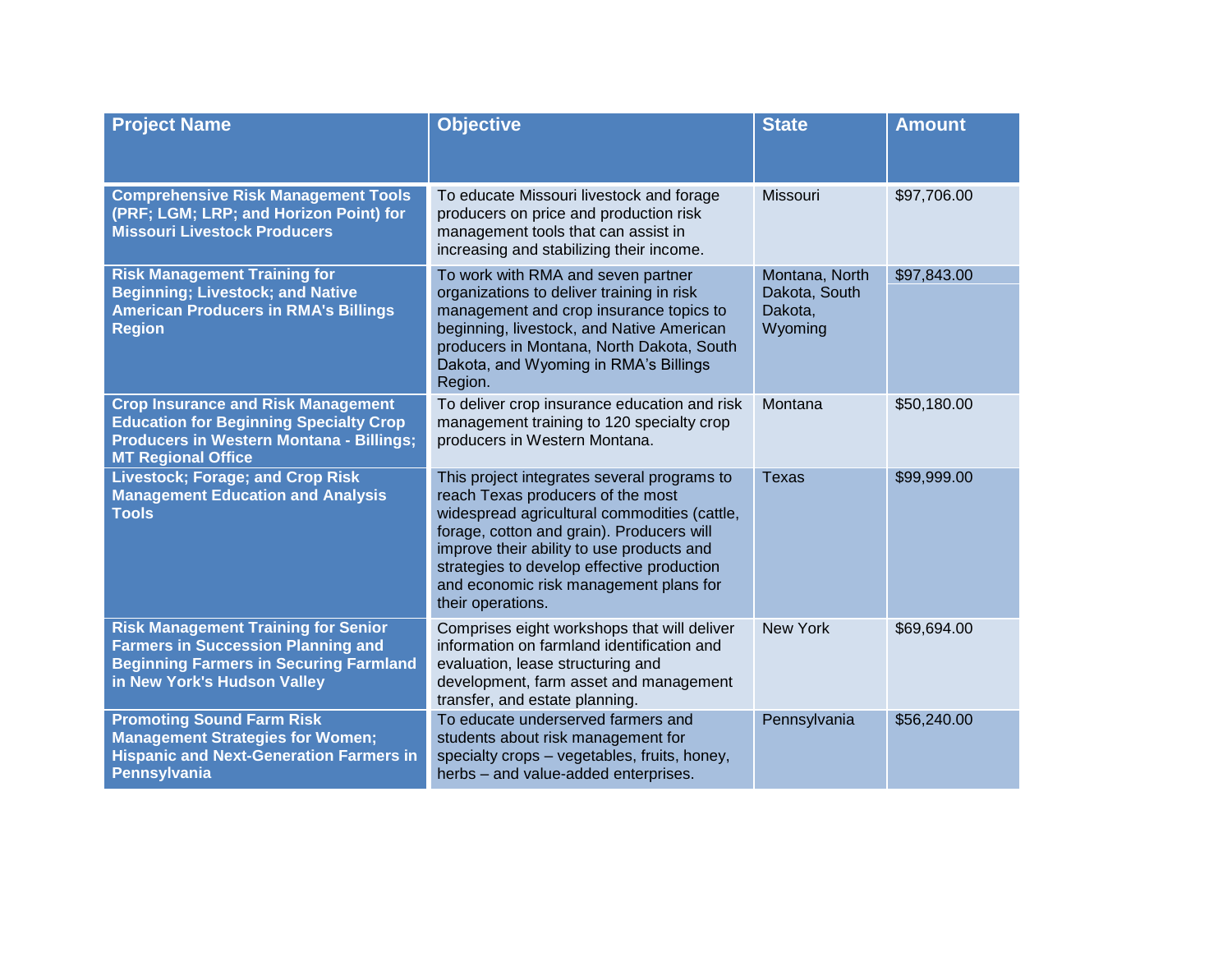| <b>Project Name</b>                                                                                                                                             | <b>Objective</b>                                                                                                                                                                                                                                                                                                                              | <b>State</b>                     | <b>Amount</b> |
|-----------------------------------------------------------------------------------------------------------------------------------------------------------------|-----------------------------------------------------------------------------------------------------------------------------------------------------------------------------------------------------------------------------------------------------------------------------------------------------------------------------------------------|----------------------------------|---------------|
| <b>Partnering to Mitigate Risks for</b><br><b>Beginning Farmers</b>                                                                                             | To assist 135 beginning farmers<br>in Minnesota and Wisconsin to reduce<br>financial and legal risks, as well as<br>production risks for vegetable, organic<br>and livestock systems.                                                                                                                                                         | Minnesota,<br>Wisconsin          | \$82,481.00   |
| <b>Expanding Cover Crop Utilization; CRP</b><br><b>Land Transition and Financial Literacy on</b><br>Wis.; Minn and Iowa Organic and<br><b>Sustainable Farms</b> | To enhance the utilization of cover crops,<br>the transition of Conservation Reserve<br>Program land to crop production, and/or<br>successful farm financial management by<br>5,420 organic and sustainable farmers,<br>including women farmers, in Wis., Minn. and<br>lowa.                                                                  | lowa,<br>Minnesota,<br>Wisconsin | \$87,090.00   |
| <b>Multi-Faceted Risk Management</b><br><b>Education for Missouri and Nebraska</b><br><b>Women Farmers and Ranchers</b>                                         | To ensure that 541 women producers will<br>increase their knowledge and understanding<br>to make better decisions about crop<br>insurance, marketing, financial<br>management, estate planning and other risk<br>management tools.                                                                                                            | Missouri,<br>Nebraska            | \$46,204.00   |
| <b>Leadership Institute Program for Native</b><br><b>Youth: Ensuring Future Risk</b><br><b>Management Success Among Native FFA</b><br><b>Students</b>           | This project brings together Native Youth<br>High School and College FFA Leaders from<br>each of the 12 Bureau of Indian Affairs<br>Regions for an inaugural one week summer<br>intensive risk management education<br>experience hosted by the Indigenous Food<br>and Agriculture Initiative at the University of<br>Arkansas School of Law. | Arkansas                         | \$83,751.00   |
| <b>Risk Management and Crop Insurance</b><br><b>Education for Oklahoma Agricultural</b><br><b>Producers</b>                                                     | To provide tools and training to Oklahoma<br>forage and livestock producers and specialty<br>crop producers, including women, minorities,<br>and new and beginning producers.                                                                                                                                                                 | Oklahoma                         | \$90,593.00   |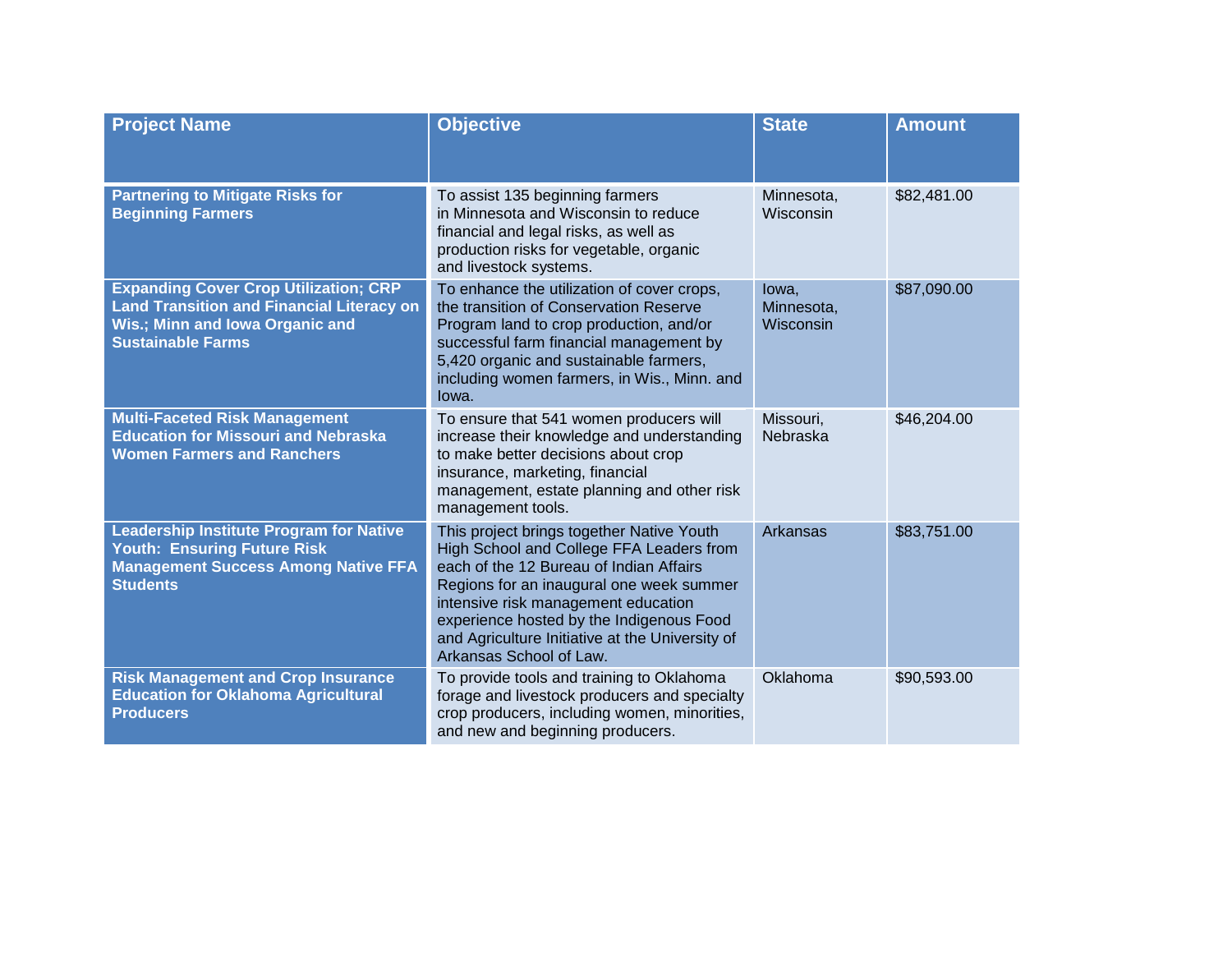| <b>Project Name</b>                                                                                                                | <b>Objective</b>                                                                                                                                                                                                                        | <b>State</b>                      | <b>Amount</b> |
|------------------------------------------------------------------------------------------------------------------------------------|-----------------------------------------------------------------------------------------------------------------------------------------------------------------------------------------------------------------------------------------|-----------------------------------|---------------|
| <b>Risk Management Education for Small</b><br><b>Producers in Oklahoma</b>                                                         | To ensure that African American, Native<br>American, and women farmers and ranchers<br>(producers) are better prepared to use<br>available and emerging risk management<br>tools and strategies to meet their farm<br>management goals. | Oklahoma                          | \$99,622.00   |
| <b>Managing Marketing Risks for Small</b><br><b>Acreage Forest Producers in San Juan</b><br><b>County</b>                          | This project will conduct three<br>educational workshops with forest producers<br>to address market risks so that forest<br>producers can sell the timber produced<br>through active management into<br>local markets.                  | Washington                        | \$29,616.00   |
| <b>Reducing Production and Financial Risk</b><br>of Organic Forage and Pasture<br><b>Producers in the Upper Midwest</b>            | The project team will coordinate six<br>workshops and field days to provide farmers<br>with the tools and knowledge to formulate<br>better agronomic and financial decisions,<br>thus reducing the overall risk of their<br>operations. | Wisconsin                         | \$73,043.00   |
| St. Paul; RO. Financial Accounting<br><b>Workshops Using QuickBooks for</b><br><b>Wisconsin Dairy Producers</b>                    | This project proposes to offer six workshops<br>on financial recordkeeping using the<br>QuickBooks accounting software to<br>Wisconsin dairy farms.                                                                                     | Wisconsin                         | \$26,825.00   |
| <b>Risk Management Training for African</b><br>American; Beginning; and Underserved<br><b>Producers in RMA's Raleigh Region</b>    | To work with RMA and eight partner<br>organizations to deliver training in risk<br>management and crop insurance topics to<br>African American, beginning, and<br>underserved producers in RMA's<br>Raleigh Region.                     | North Carolina,<br>Virginia       | \$97,804.00   |
| <b>Wholesale Success: Crop Insurance and</b><br><b>Risk Management Education for Davis</b><br><b>Region Specialty Crop Farmers</b> | To work with partners to engage small-<br>scale, limited resource farmers from CA, NV<br>and AZ who are exploring new markets.                                                                                                          | Arizona,<br>California,<br>Nevada | \$67,521.00   |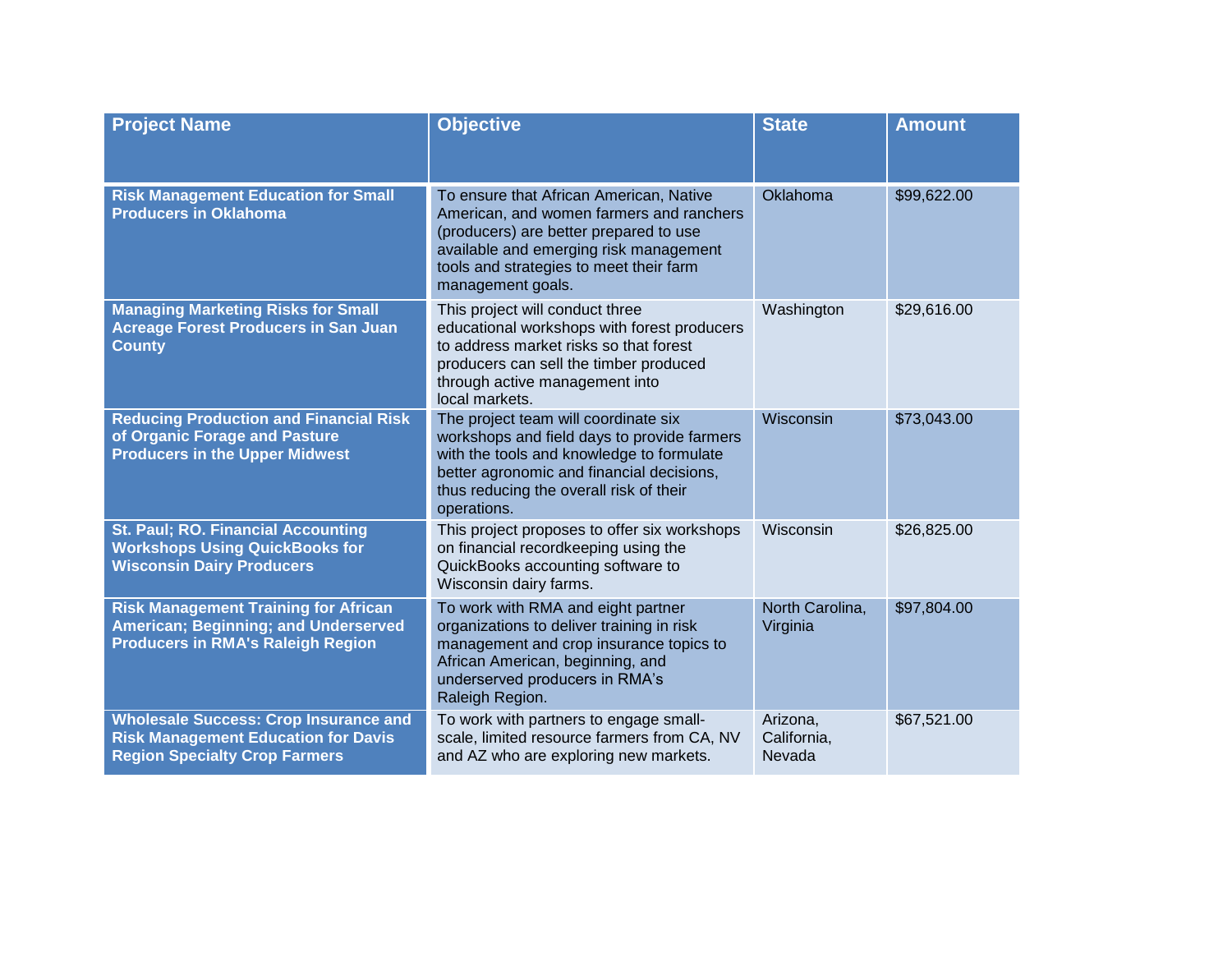| <b>Project Name</b>                                                                                                                                                                                                                                                                                         | <b>Objective</b>                                                                                                                                                                                                                                                                                      | <b>State</b>                         | <b>Amount</b> |
|-------------------------------------------------------------------------------------------------------------------------------------------------------------------------------------------------------------------------------------------------------------------------------------------------------------|-------------------------------------------------------------------------------------------------------------------------------------------------------------------------------------------------------------------------------------------------------------------------------------------------------|--------------------------------------|---------------|
| 2014 Napa Valley Grower Education<br><b>Series</b>                                                                                                                                                                                                                                                          | To provide grower education for sustainably<br>producing quality grapes while effectively<br>mitigating growing regulatory,<br>environmental, and other risks to improve<br>their economic viability.                                                                                                 | California                           | \$99,924.00   |
| <b>Risk Management Training for</b><br><b>Beginning; Specialty Crop; and</b><br><b>Traditional Producers in RMA's</b><br><b>Springfield Region</b>                                                                                                                                                          | To deliver training in risk management and<br>crop insurance topics to beginning,<br>livestock, specialty crop, and African<br>American producers in Illinois, Indiana,<br>Michigan, and Ohio.                                                                                                        | Illinois, Indiana,<br>Michigan, Ohio | \$97,944.00   |
| <b>CRME: Crop Insurance and Risk</b><br><b>Management Education for business</b><br>planning and development including;<br>financial tools and marketing strategies<br>for New; Beginning and Military Veteran<br><b>Famers in Texas with emphasis on</b><br>specialty crops and underserved<br>commodities | Will provide a series of 10 (5 CRME Risk<br>Management; 5 Business Plan<br>Development) face-to-face 1 day workshops<br>targeting beginning farmers, returning<br>Veterans, and women in five<br>military concentrated population localities (EI<br>Paso, Weslaco, San Antonio, Dallas,<br>Temple).   | <b>Texas</b>                         | \$99,998.00   |
| <b>St. Paul Regional Office; Wisconsin's</b><br><b>Comprehensive Risk Management</b><br><b>Training for Feedlot Producers</b>                                                                                                                                                                               | Experts in feedlot management will develop<br>and deliver curriculum that engages feedlot<br>producers in risk management education,<br>including training in production, price,<br>financial, legal and human risk<br>management.                                                                    | Wisconsin                            | \$97,179.00   |
| 2014 Risk Management Education for<br><b>Nursery &amp; Landscape Specialty Crop</b><br><b>Producers</b>                                                                                                                                                                                                     | NCNLA will produce two education<br>conferences - 2014 Green & Growin' Show<br>in Greensboro, NC, and 2014 Summer<br>Green Road Show in Raleigh, NC to<br>accomplish its goal to give 1,000 horticulture<br>and specialty crop producers access to<br>existing and emerging risk management<br>tools. | <b>North Carolina</b>                | \$75,000.00   |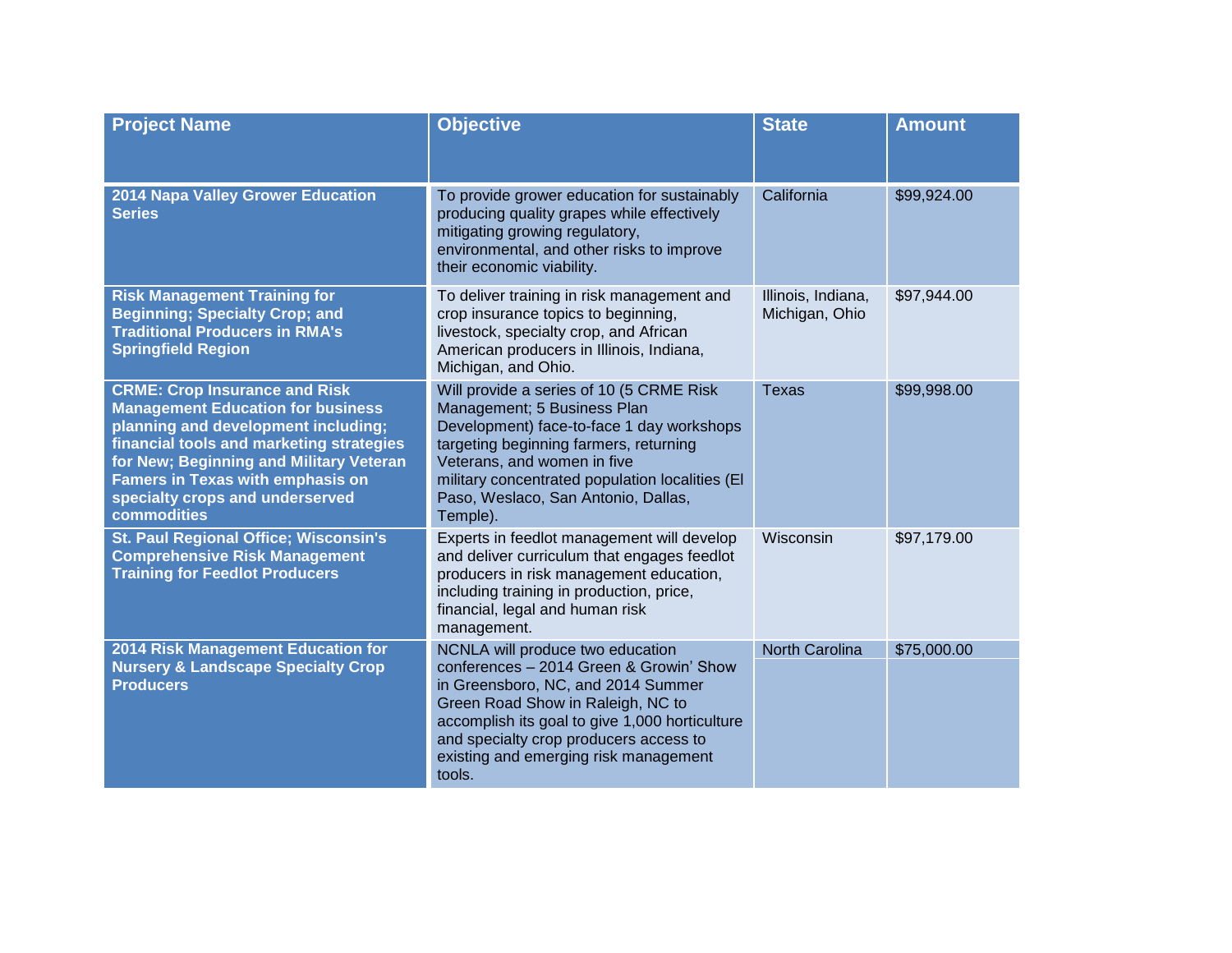| <b>Project Name</b>                                                                                                                     | <b>Objective</b>                                                                                                                                                                                                                                                                       | <b>State</b>                 | <b>Amount</b> |
|-----------------------------------------------------------------------------------------------------------------------------------------|----------------------------------------------------------------------------------------------------------------------------------------------------------------------------------------------------------------------------------------------------------------------------------------|------------------------------|---------------|
| <b>Bringing Risk Management Tools to</b><br><b>Kansas Winter Canola Producers</b>                                                       | Focuses on expanding canola production in<br>Kansas, supplying education on risk<br>management tools to producers, and<br>providing a risk assessment of winter canola<br>production to the RMA.                                                                                       | Kansas,<br><b>Missouri</b>   | \$84,119.00   |
| <b>Risk Management Training for Beginning</b><br><b>Refugee and Native American Vegetable</b><br><b>Growers</b>                         | To provide risk management training for<br>advanced beginning farmers in their second<br>to fourth year of production.                                                                                                                                                                 | Idaho                        | \$99,939.00   |
| <b>Grower Training for Food Safety Risks</b><br>and Global GAP Certification                                                            | To provide risk management education<br>focused on compliance with Food Safety<br>Modernization Act (FSMA), Global GAP<br>(good agricultural practices) certification,<br>and USDA crop insurance programs to<br>cherry and other specialty crop growers.                              | Oregon                       | \$74,660.00   |
| <b>Get Farming; Keep Farming Partners:</b><br><b>Production; Management and Business</b><br><b>Training for Specialty Crops Growers</b> | A collaborative initiative that brings key<br>regional resources together as a cohesive<br>"farmer training consortium" to deliver risk<br>management training, with at least 73<br>workshops throughout the region planned, 9<br>of which are half-or full-day intensive<br>sessions. | Michigan                     | \$99,999.00   |
| <b>Wholesale Success: Crop Insurance and</b><br><b>Risk Management Education for Spokane</b><br><b>Region Specialty Crop Farmers</b>    | Will work with partners to engage small-<br>scale, limited resource and bilingual<br>Washington, Oregon and Idaho farmers who<br>are exploring new markets.                                                                                                                            | Washington,<br>Oregon, Idaho | \$99,882.00   |
| <b>Farm Financial Management Strategies &amp;</b><br><b>Succession Planning for WI Dairy</b><br><b>Producers</b>                        | This project proposes to reach a total of 335<br>participants through five programs that will<br>emphasize education in insurance products,<br>financial management decision making and<br>profitability analysis, farm succession<br>education and facilitation.                      | Wisconsin                    | \$81,078.00   |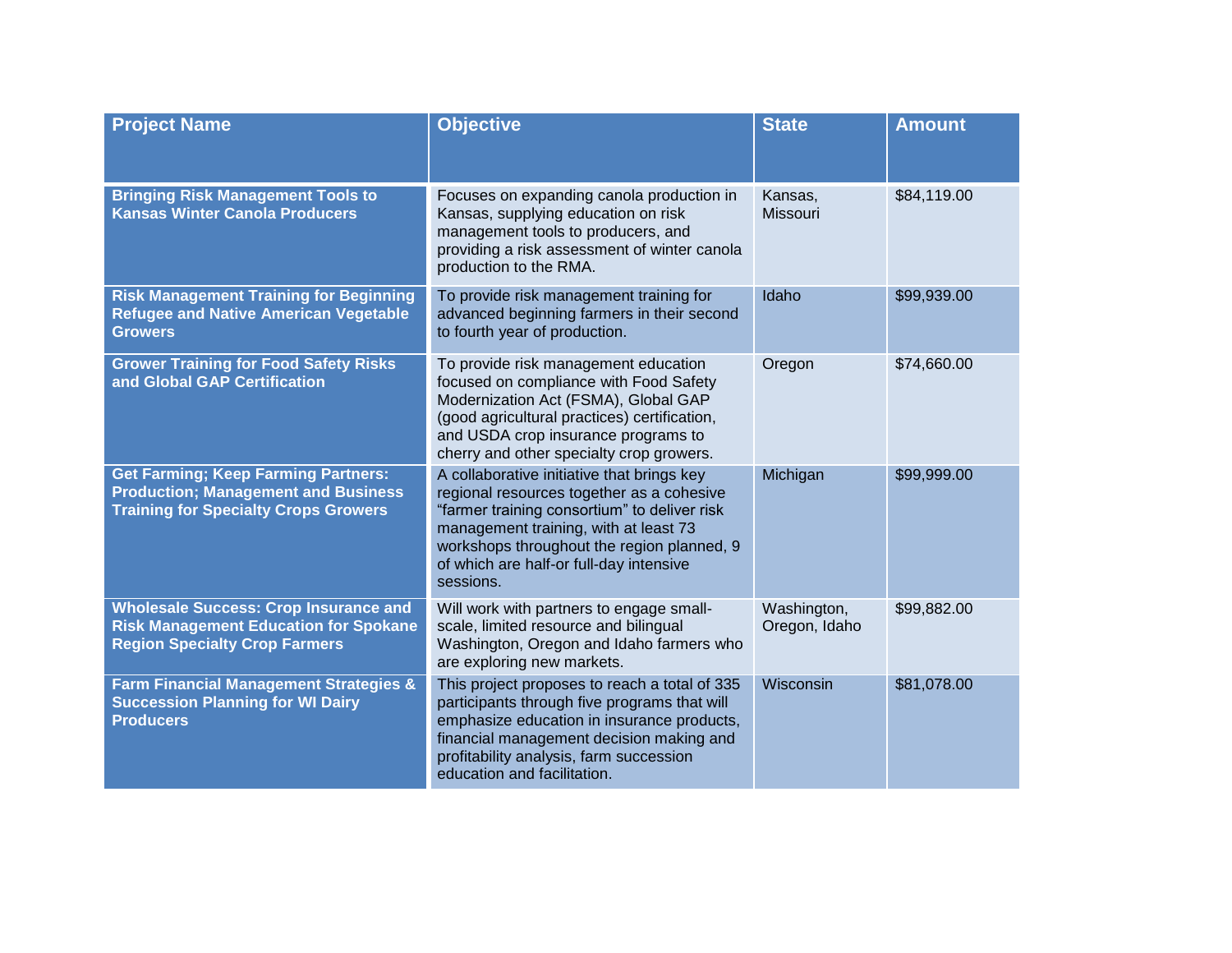| <b>Project Name</b>                                                                                                                                                                                     | <b>Objective</b>                                                                                                                                                                                                                                                                                                                                                                                                                                                                                                   | <b>State</b>   | <b>Amount</b> |
|---------------------------------------------------------------------------------------------------------------------------------------------------------------------------------------------------------|--------------------------------------------------------------------------------------------------------------------------------------------------------------------------------------------------------------------------------------------------------------------------------------------------------------------------------------------------------------------------------------------------------------------------------------------------------------------------------------------------------------------|----------------|---------------|
| <b>Farm Worker Pesticide Safety and Risk</b><br><b>Mitigation Training Program</b>                                                                                                                      | To provide a forum of training for all levels of<br>employees within agricultural operations<br>across California. This multi-tiered<br>approach, which will reach nearly 1,000<br>participants, will touch management and<br>supervisors, pesticide handlers and field<br>workers providing all with comprehensive<br>training on pesticide safety and risk<br>mitigation pertaining to their specific roles<br>and responsibilities.                                                                             | California     | \$95,658.00   |
| Annie's Project New Jersey: Cultivating<br><b>Capacity and Empowering Women</b><br><b>Farmers on Risk Management in the</b><br><b>Region Served by the Raleigh- North</b><br><b>Carolina RMA Office</b> | Annie's Project New Jersey 2014 is a three-<br>part series of one day, intensive training<br>sessions that will improve the economic<br>stability of traditionally underserved farm<br>women in New Jersey, including minority<br>and limited resource women. By providing<br>three educational forums on production,<br>crop insurance products, risk management<br>tools and business management concepts<br>we will ensure that our clientele are well<br>informed and able to reduce and manage<br>their risk. | New Jersey     | \$97,715.00   |
| <b>Developing Personal Risk Management</b><br><b>Plans for Socially Disadvantaged</b><br><b>Producers in North Carolina StrikeForce</b><br><b>Counties</b>                                              | The goal is to assist Limited Resource and<br>Socially Disadvantaged farmers and<br>ranchers of Specialty Crops and<br>Underserved Commodities in North Carolina<br>StrikeForce counties in responding to<br>production (crop and livestock insurance),<br>marketing (strategies and farmers markets),<br>financial (recordkeeping and analysis), legal<br>(liabilities and estate planning), and human<br>resource (labor) risks, by developing their<br>own personal risk management plans.                      | North Carolina | \$99,999.00   |